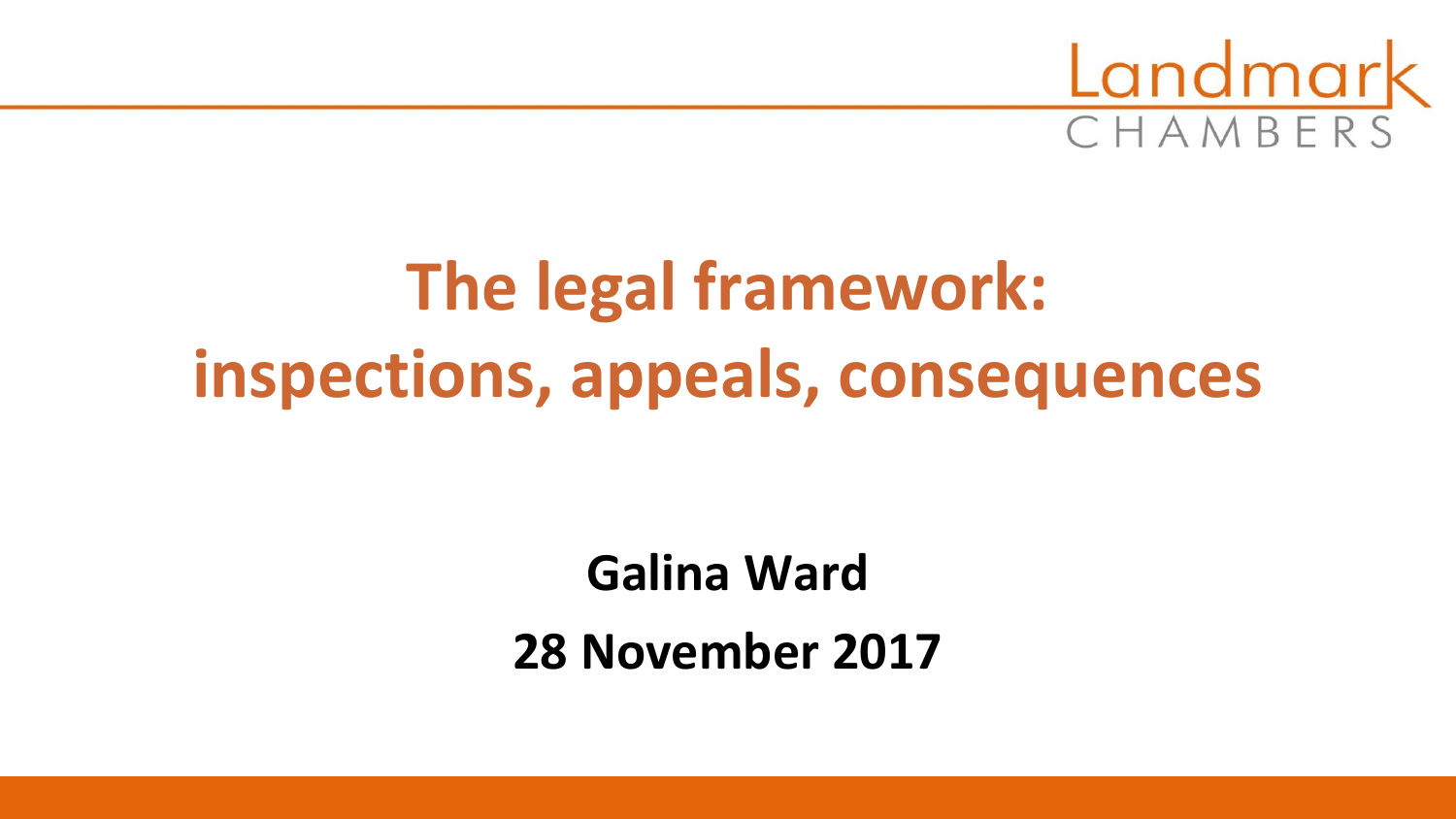# **Ofsted's Common Inspection Framework**

- Applies to:
- maintained schools and academies, non-maintained special schools and PRUs;
- non-association independent schools;
- FE, sixth form and independent specialist colleges;
- independent learning providers;
- community learning and skills providers;
- employee training funded by the Skills Funding Agency;
- HE institutions providing further education;
- providers of learning in the judicial services
- National Careers Service;
- registered early years settings.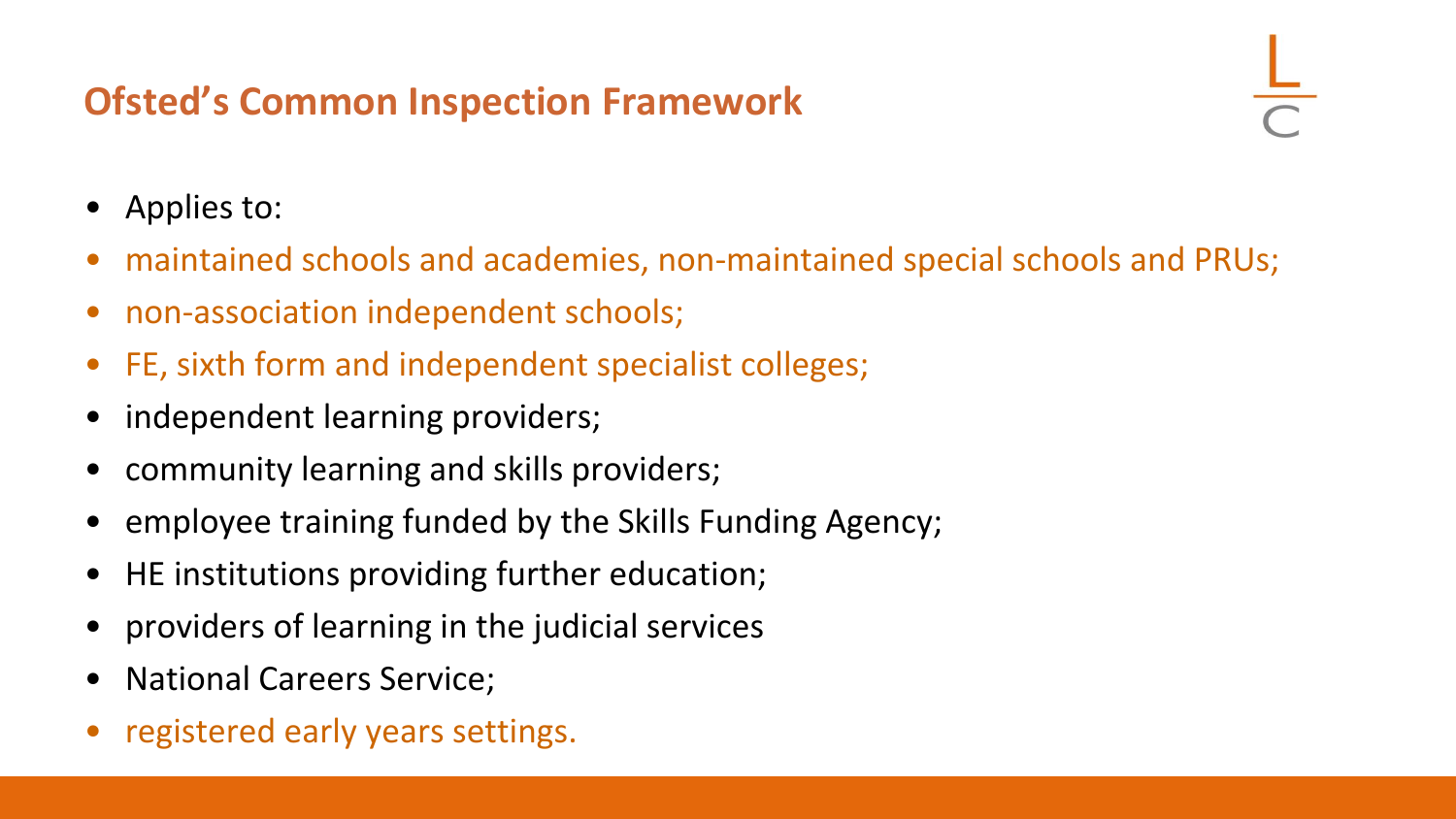# **Common inspection framework: grading scale and areas**

- Grade 1: outstanding
- Grade 2: good
- Grade 3: requires improvement
- Grade 4: inadequate
- Effectiveness of leadership and management
- Quality of teaching, learning and assessment
- Personal development, behaviour and welfare
- Outcomes for children and learners
- Overall effectiveness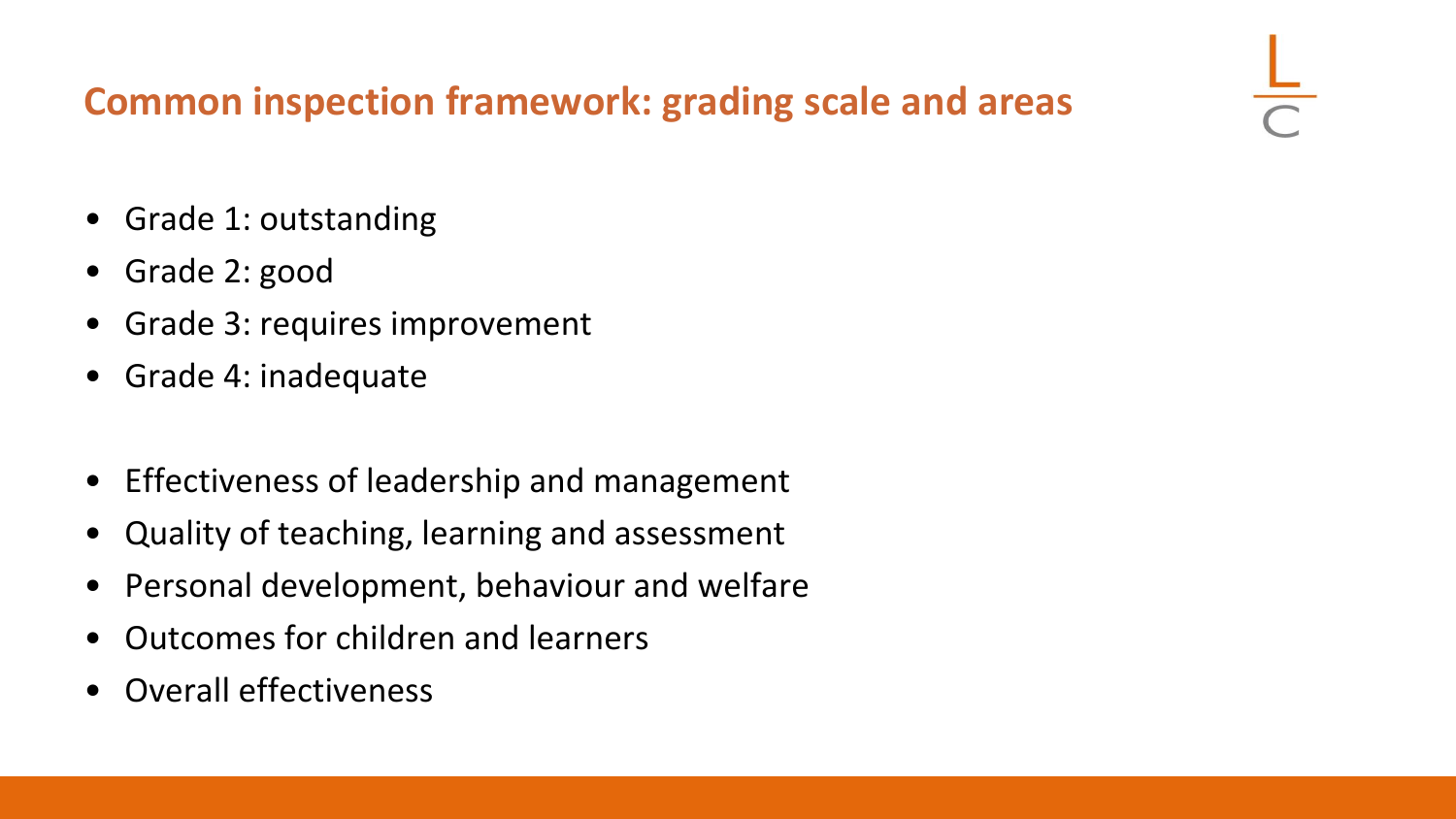## **School inspections: Education Act 2005**

Section 5: inspection at prescribed intervals Section 8: if requested by Secretary of State, or at own instigation

Section 11: may arrange for publication of report in such manner as considered appropriate

Section 13: action to be taken where special measures or significant improvement required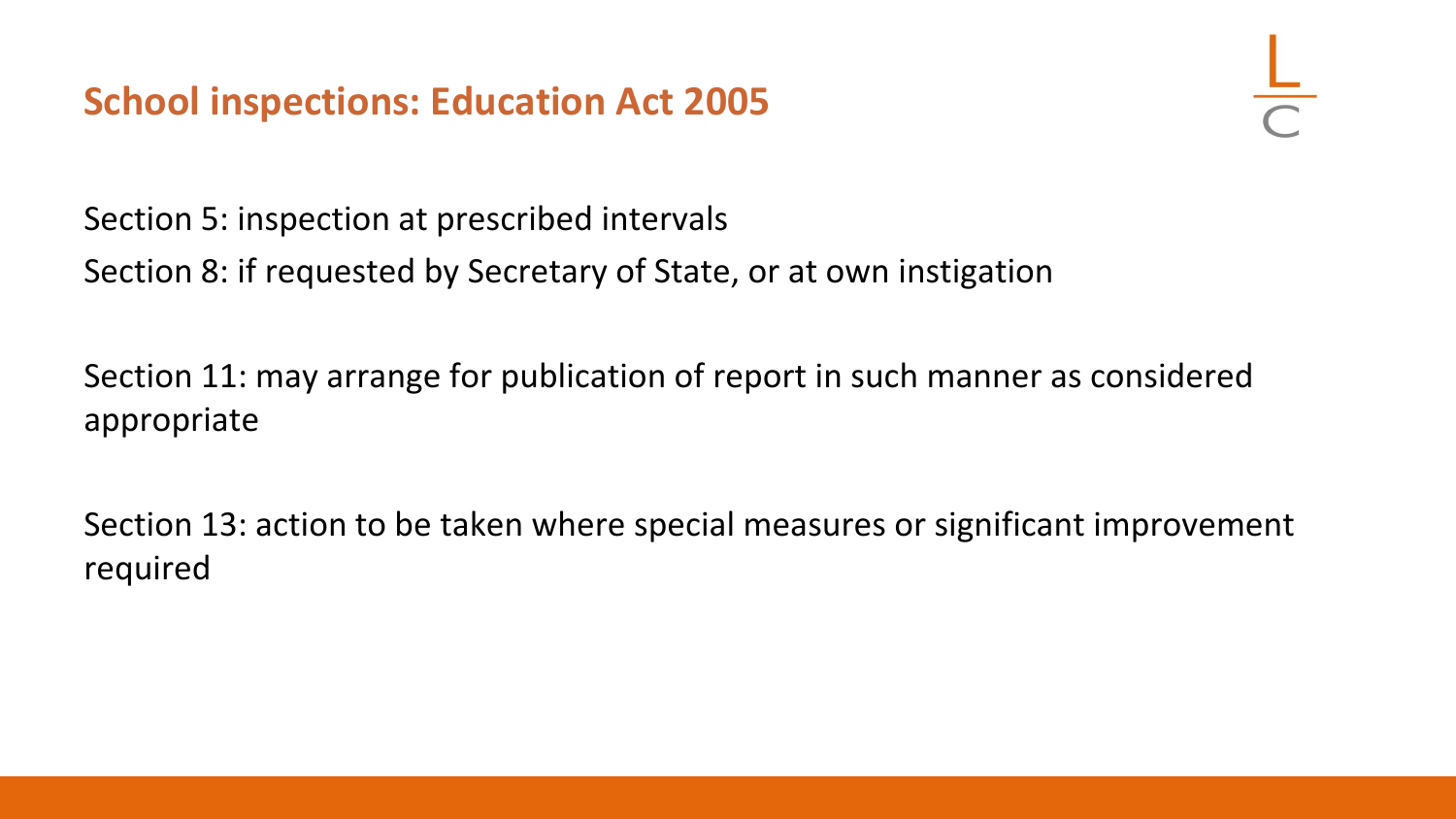(1) For the purposes of this Part, special measures are required to be taken in relation to a school if–

(a) the school is failing to give its pupils an acceptable standard of education, and (b) the persons responsible for leading, managing or governing the school are not demonstrating the capacity to secure the necessary improvement in the school.

(2) For the purposes of this Part, a school requires significant improvement if, although not falling within subsection (1), it is performing significantly less well than it might in all the circumstances reasonably be expected to perform.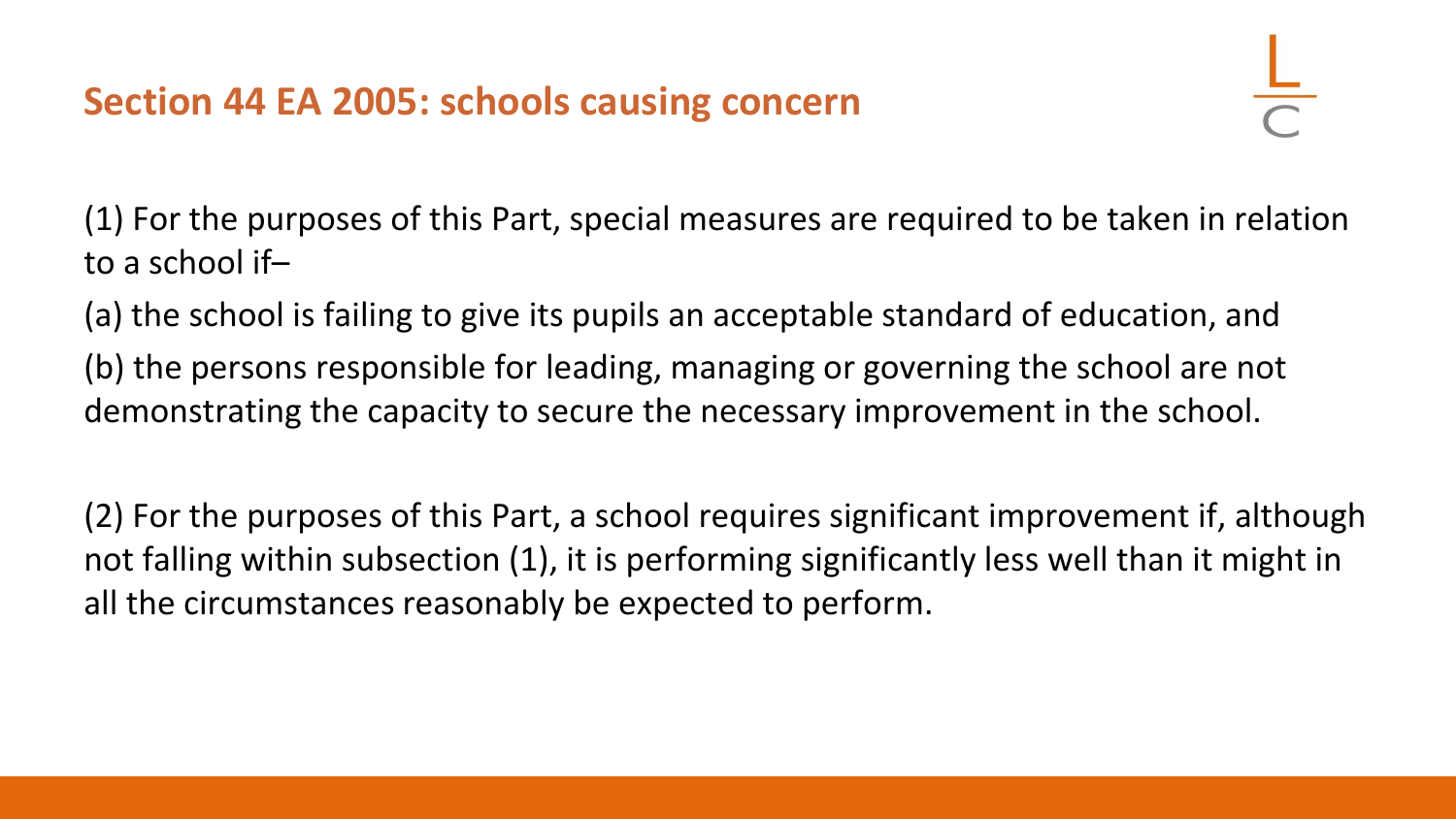#### **Serious weaknesses and special measures: consequences**

- An academy order will be issued for all maintained schools that have been judged inadequate by Ofsted, requiring them to become sponsored academies.
- Where an academy school is judged inadequate by Ofsted, the RSC is able to terminate the funding agreement with the existing academy trust, identify a new sponsor and move the academy to that new trust.
- Other powers of intervention in respect of maintained schools: require governing body to enter into arrangements; appoint additional governors; appoint interim executive board; suspend delegated budget; take over responsibility for an IEB.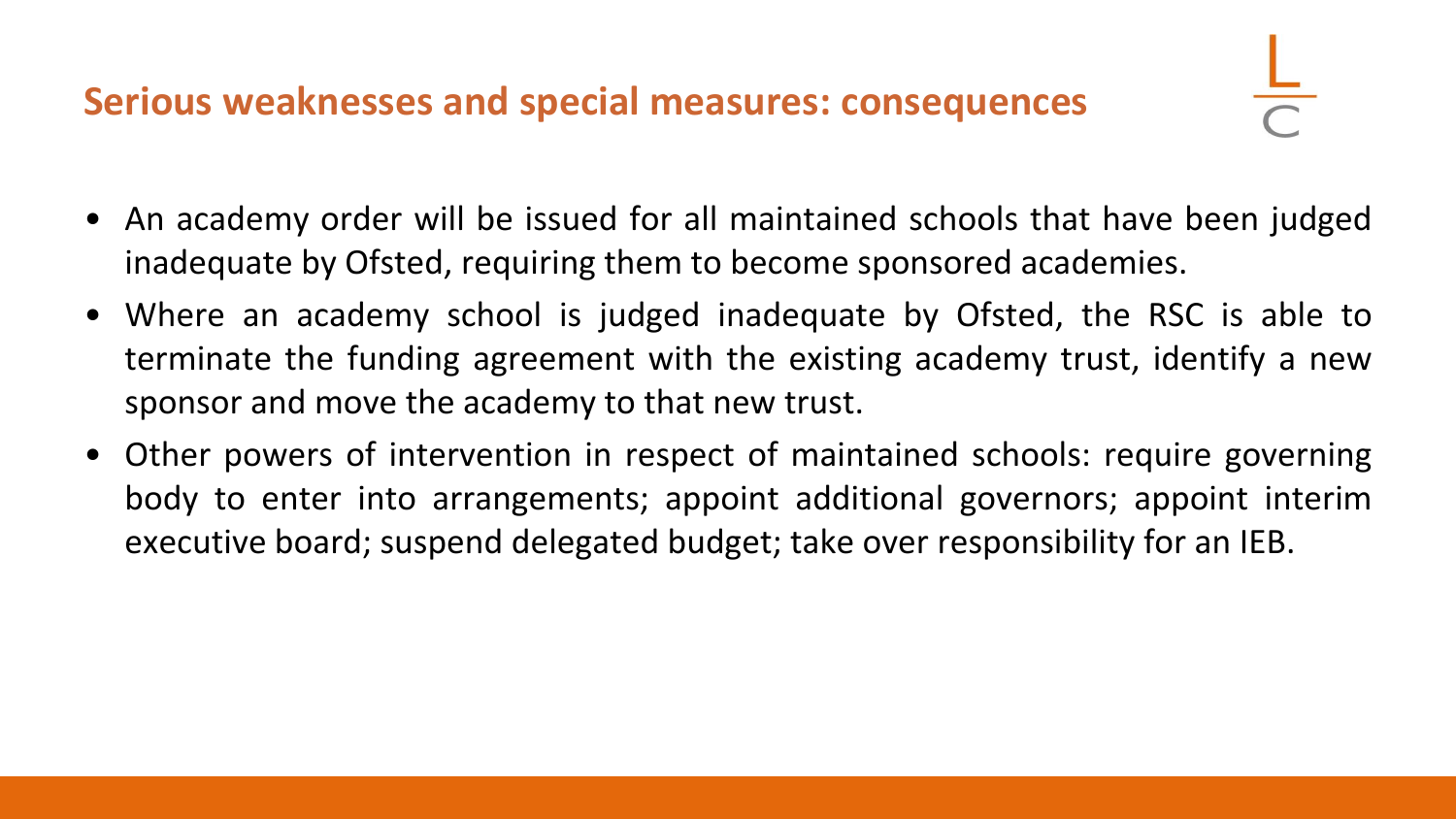#### **Sections 124 and 125 EIA 2006:**

- Duty to inspect all FE institutions and 16-19 academies at prescribed intervals
- Must arrange for report to be published in such matter as considered appropriate
- Providers judged outstanding not normally subject to routine inspection
- Providers judged good will usually be inspected within 3 years
- If judged to require improvement, full re-inspection within 12-24 months and "support and challenge" visits before this
- Judgment of inadequate will usually lead to first monitoring visit soon after publication of report, with further visits before re-inspection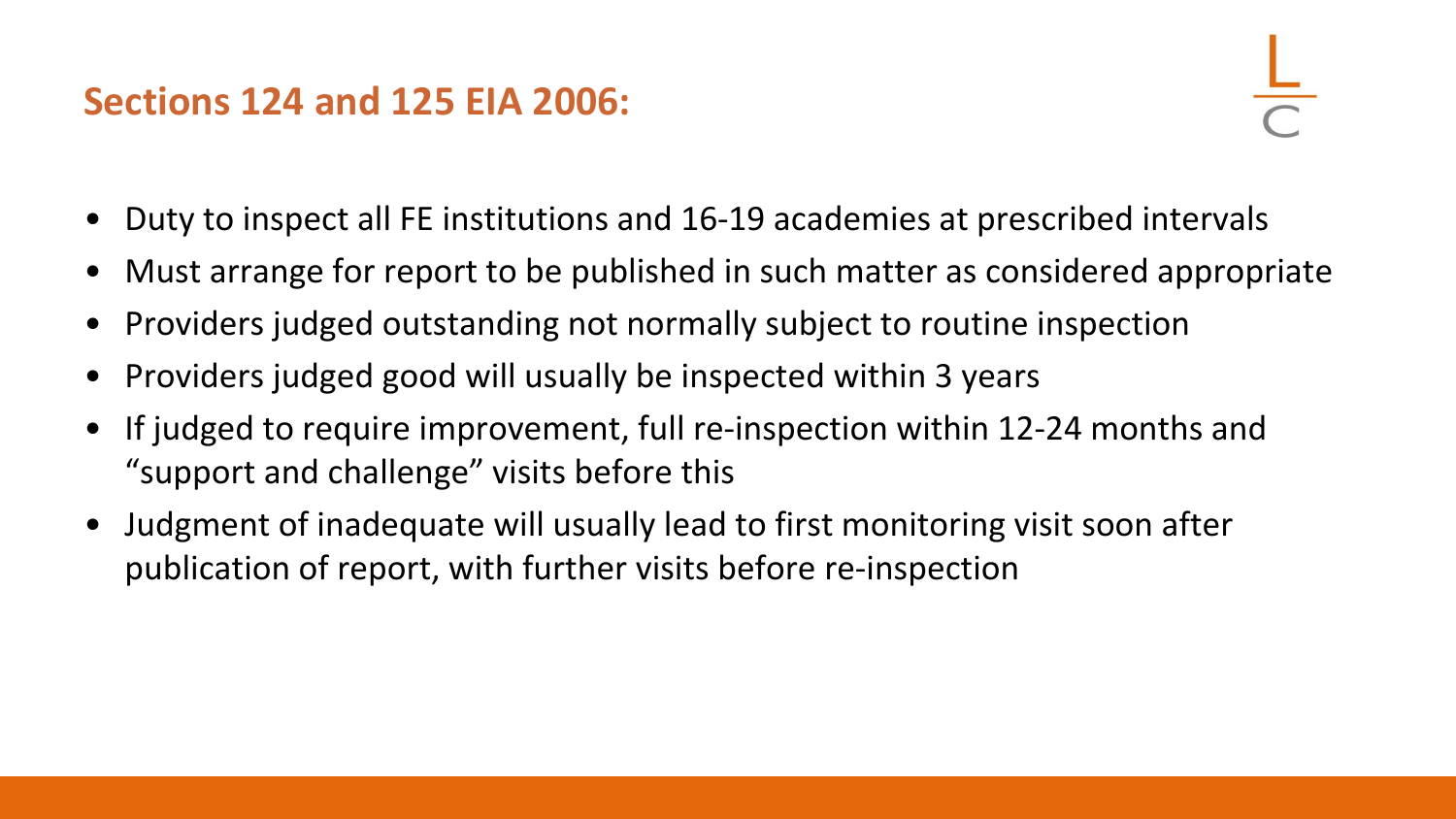#### **Early years: Childcare Act 2006**

- Section 49: must inspect at prescribed intervals, as and when required by Secretary of State and when considered appropriate
- Section 50: must make report, may arrange for publication in any manner considered appropriate
- Providers must be registered with Ofsted action may be taken in accordance with Ofsted's Early years compliance handbook
- Any decision to suspend or cancel registration may be appealed to First-tier Tribunal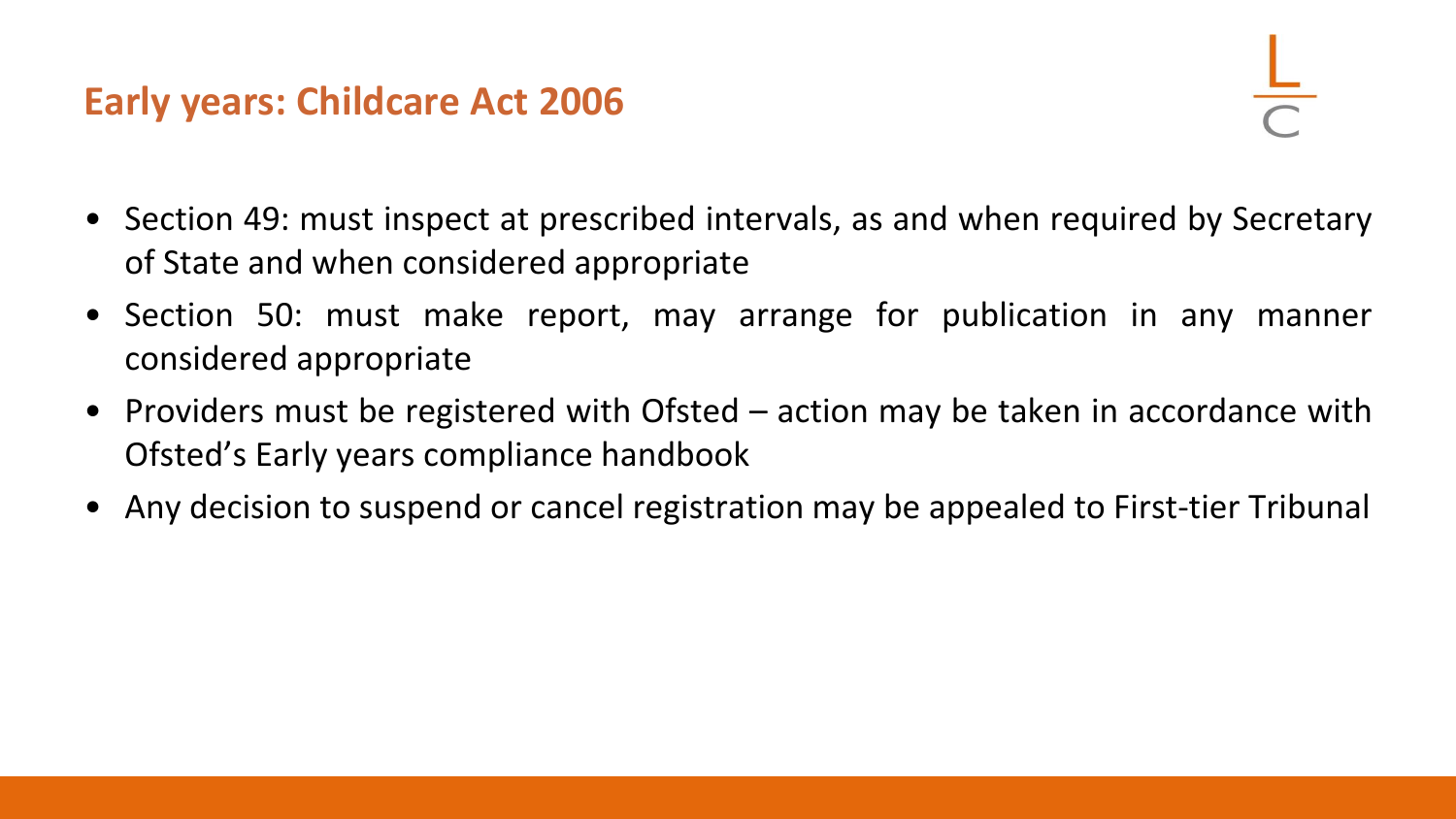## **Independent schools: Education and Skills Act 2008**

- Section 108: must inspect independent educational institution at prescribed intervals and report on extent to which any relevant standard is or is not being met, unless notified that it will be inspected by an independent inspectorate
- Independent School Standards
- Schools must be on register maintained by Secretary of State, and enforcement powers include removal from register (section 116)
- Decision to de-register, or to impose restriction, can be appealed to First-tier Tribunal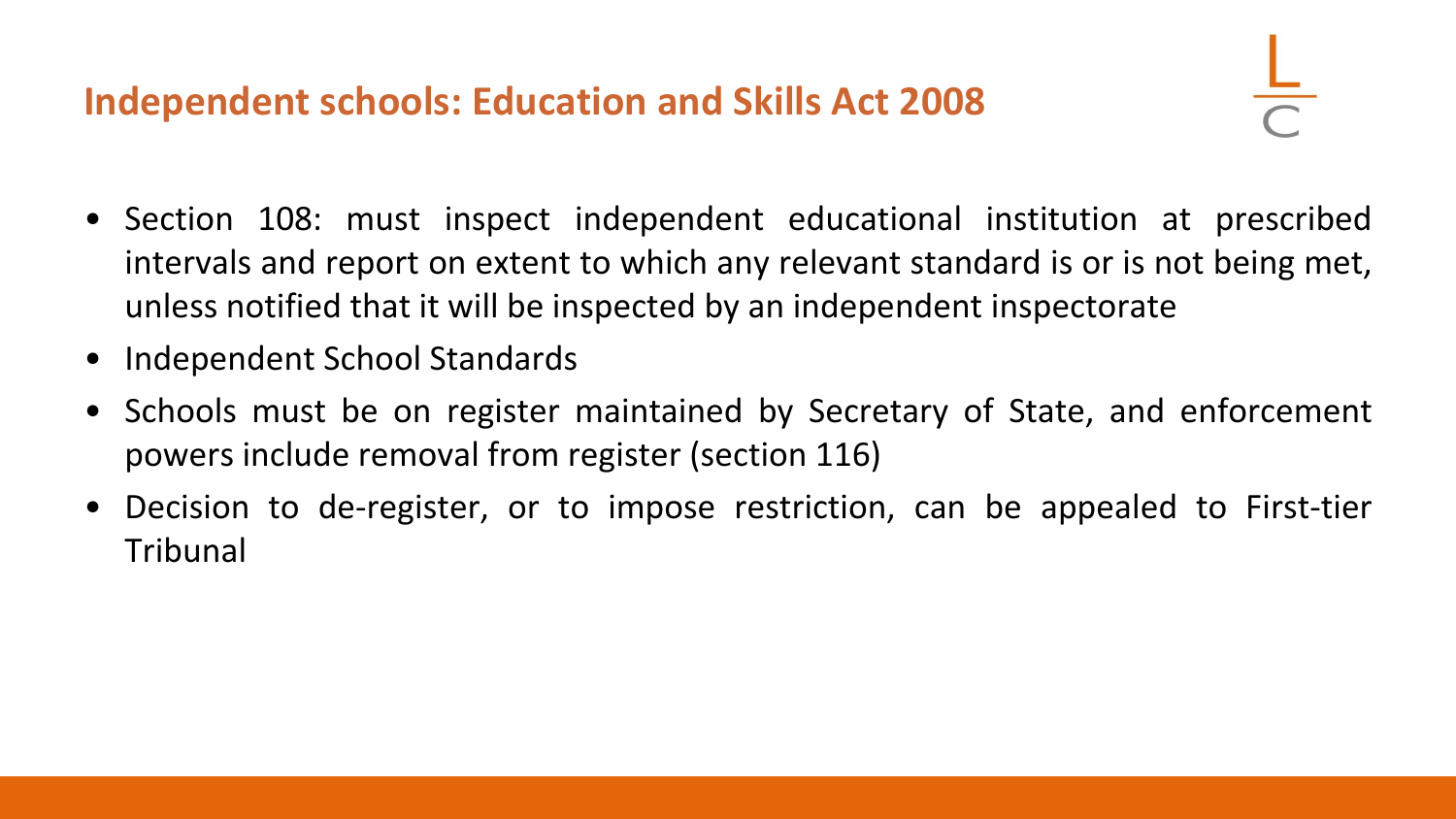# **Ofsted complaints procedure**

- Step 1: raise with lead inspector during visit
- Ask to speak to manager if cannot be resolved directly
- Opportunity to comment on factual accuracy of report before finalised and published
- Step 2: raise a formal complaint online, no later than 10 working days following incident of concern
- Investigating officer will be appointed and provide written response, normally within 30 working days
- Will not normally withhold publication of inspection report during investigation absent exceptional circumstances
- Judgment that school has serious weaknesses or requires special measures will not be reconsidered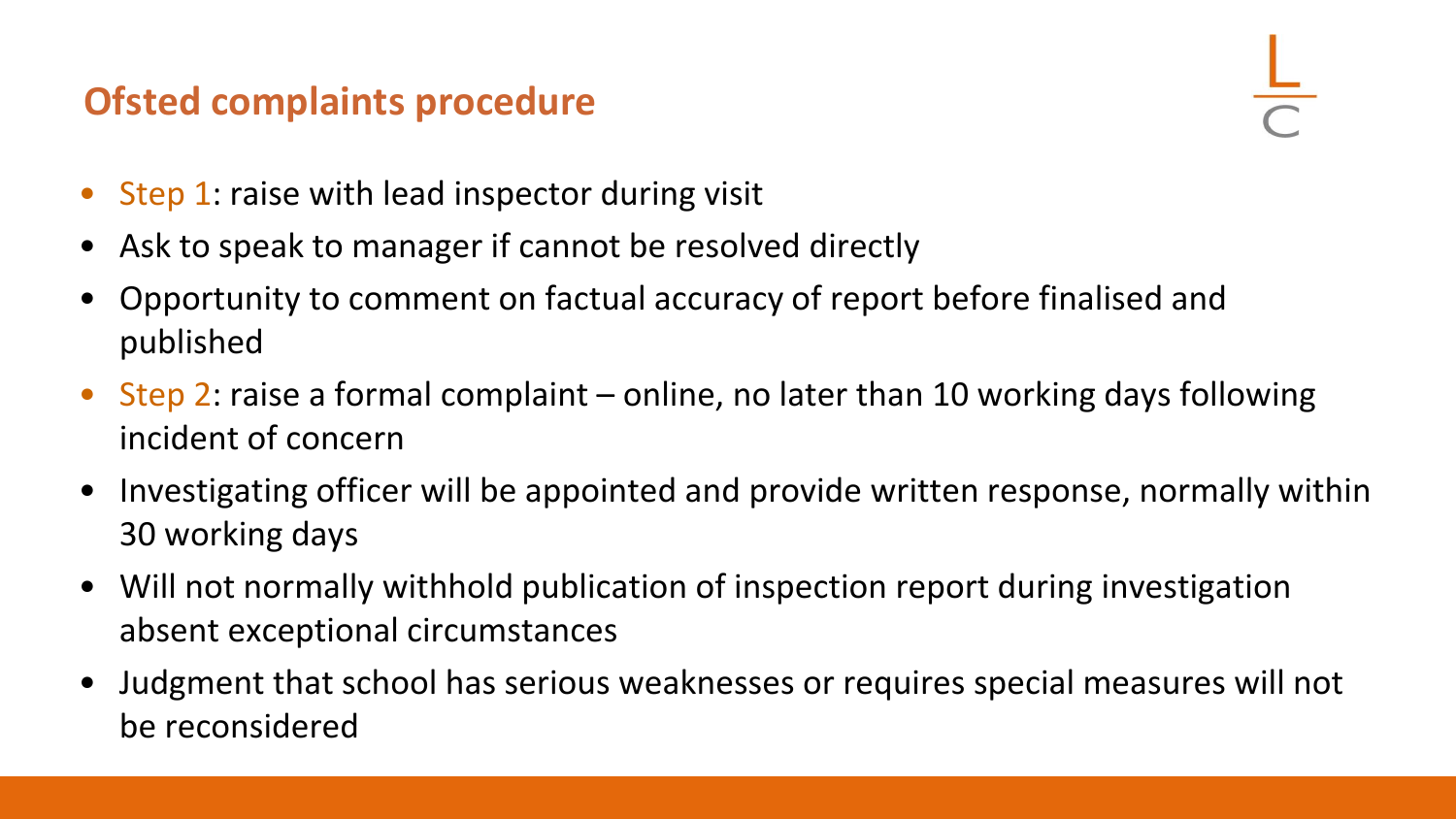#### **Internal review procedure**

- Request must be submitted within 15 working days of response to original complaint
- Will consider handling of original complaint, not re-investigate
- Any request for review of judgment that school has serious weaknesses or requires special measures will be carried out as part of this stage
- Scrutiny panel including external sector representative will normally consider review findings before they are finalised
- Written response normally within 30 working days